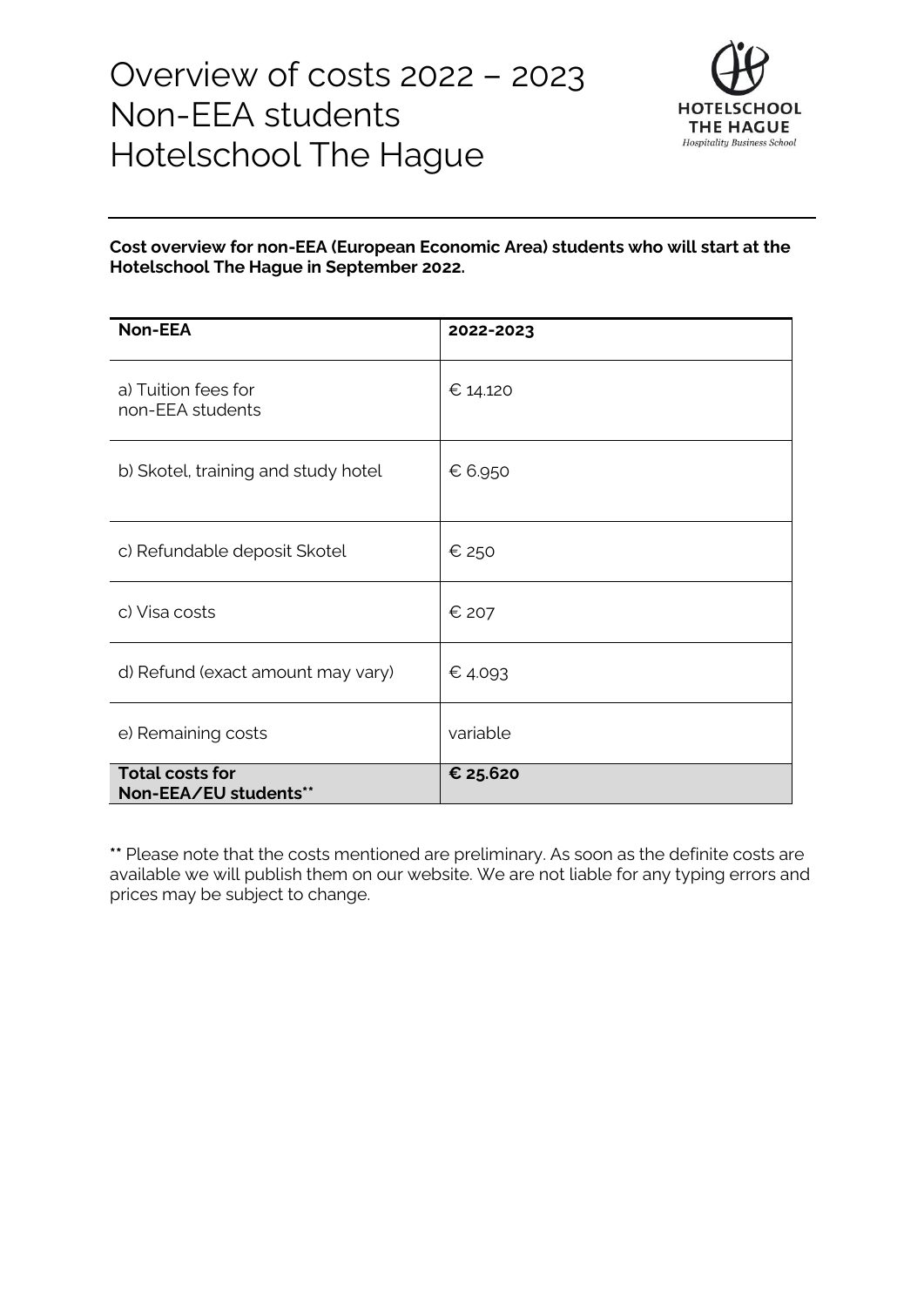

#### **Non-EEA students (non-European Economic Area students) Explanation of the costs**

| A) Tuition fees<br>for non-EEA<br>students | Tuition fees for 1 September 2022 - 31 August 2023 have been set at<br>$\epsilon$ 14.120 for all non-EEA students.<br>Due to Dutch governmental policies, Hotelschool The Hague (and all<br>other professional universities) are not funded by the Dutch government<br>for the education of non-EEA students. Non-EEA students therefore pay<br>higher tuition fees than EEA students.                                                                                                                                                                                |
|--------------------------------------------|-----------------------------------------------------------------------------------------------------------------------------------------------------------------------------------------------------------------------------------------------------------------------------------------------------------------------------------------------------------------------------------------------------------------------------------------------------------------------------------------------------------------------------------------------------------------------|
| B) Skotel,<br>training and<br>study hotel  | The Skotel and catering practical's form an integral part of the<br>curriculum. It is compulsory for students to stay at the Skotel in<br>Amsterdam or The Hague (the training and study hotel) during their first<br>year. The mandatory fee includes breakfast, one meal a day at school<br>during 40 school weeks and access to internet for 45 weeks. After the<br>first year students are required to make their own accommodation<br>arrangements.                                                                                                              |
|                                            | The deposit is reserved for repairs of damage to Skotel property caused<br>by students. This deposit is refunded after compensation of outstanding<br>balances or damages upon departure from the Skotel.                                                                                                                                                                                                                                                                                                                                                             |
| C) Visa costs                              | Visa procedure Hotelschool The Hague                                                                                                                                                                                                                                                                                                                                                                                                                                                                                                                                  |
|                                            | The visa costs include a residence permit for 4 years and, if applicable, a<br>provisional residence permit to enter The Netherlands. During the week<br>of arrival at the beginning of the academic year students will be informed<br>about how to obtain their residence permit, open a bank account, register<br>at the City Hall and all other important matters related to becoming an<br>official resident.                                                                                                                                                     |
|                                            | A residence permit will generally be issued for the duration of your study<br>programme, provided that you obtain 50% of your European (study)<br>credits every year (Nuffic).                                                                                                                                                                                                                                                                                                                                                                                        |
|                                            | Non-EEA students accepted for Hotelschool The Hague are obliged to<br>pay forthwith the total amount on page 2 to Hotelschool The Hague.<br>After this amount has been received, Hotelschool The Hague will start<br>the visa procedure immediately and inform the Immigration Department<br>(IND) of the Ministry of Interior and Kingdom Relations. Hotelschool The<br>Hague has made special arrangements with the IND to apply for a visa<br>for non-EEA students via a shortened procedure. That means that you<br>are not allowed to apply for a visa yourself. |
|                                            | In order to receive a visa, non-EEA students in The Netherlands are<br>required to have a minimum of approximately $\epsilon$ 950,- per month to<br>cover their living costs (board and lodgings) - the minimum required is<br>$\epsilon$ 11.500 for the first year. This amount is <b>excluding</b> tuition fees.                                                                                                                                                                                                                                                    |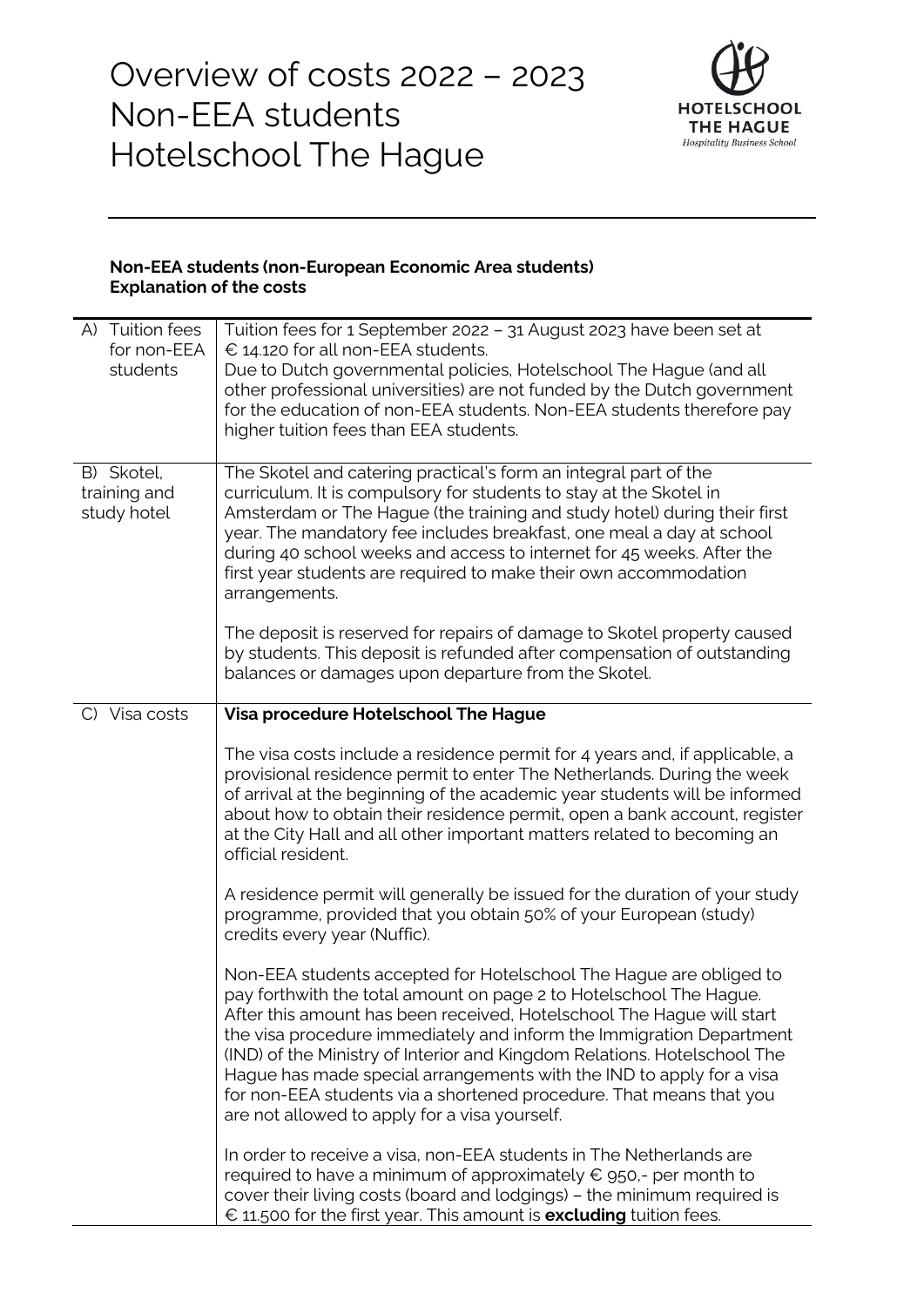

The following costs are paid from the sum of **€ 11.500**: **€ 11.500** -/- € 6.950 (Skotel)  $-\angle$ - $\in$  250 (Refund Skotel)  $-\angle$   $\in$  207 (Visa costs) **€ 4.093 refund**  Please click on the following link for more info about visas and studying in The Netherlands: <https://www.studyinholland.nl/plan-your-stay/do-you-need-a-visa>

#### **Please note: there are some variable additional costs:**

| Computer/laptop                       | Although the school provides excellent computer facilities, we<br>do advise students to purchase a laptop. Each student can log on<br>to the school computer network by using their personal<br>username and password as assigned by the IT Department.<br>Throughout the school and at the Skotel rooms there are also<br>wireless access points where you can connect to the Internet<br>with your own laptop, mobile phone etc. using the 'HTH HotSpot'.<br>Please make sure you have a suitable portable device and use<br>either a normal network cable (utp patch cable) or WiFi. |
|---------------------------------------|-----------------------------------------------------------------------------------------------------------------------------------------------------------------------------------------------------------------------------------------------------------------------------------------------------------------------------------------------------------------------------------------------------------------------------------------------------------------------------------------------------------------------------------------------------------------------------------------|
| <b>Books</b>                          | Books can be bought from the schools' supplier. Other lesson<br>materials consist mainly of a course guide containing important<br>information for each course, such as the number of EC's it<br>provides and who the lecturers are. Workbooks and manuals<br>provide additional reading material to supplement the books.<br>These course materials are available free of charge after your<br>start on the school's intranet: www.myhotelschool.nl                                                                                                                                    |
| Student expenditure for<br>practicals | These average costs include uniforms, a scarf, badge, and a knife<br>set and amount to approximately $\epsilon$ 750**. This amount is<br>excluding optional products like socks, belt, and shoes.                                                                                                                                                                                                                                                                                                                                                                                       |

**\*\*** Please note that the costs mentioned are preliminary. As soon as the definite costs are available we will publish them on our website. We are not liable for any typing errors and prices may be subject to change.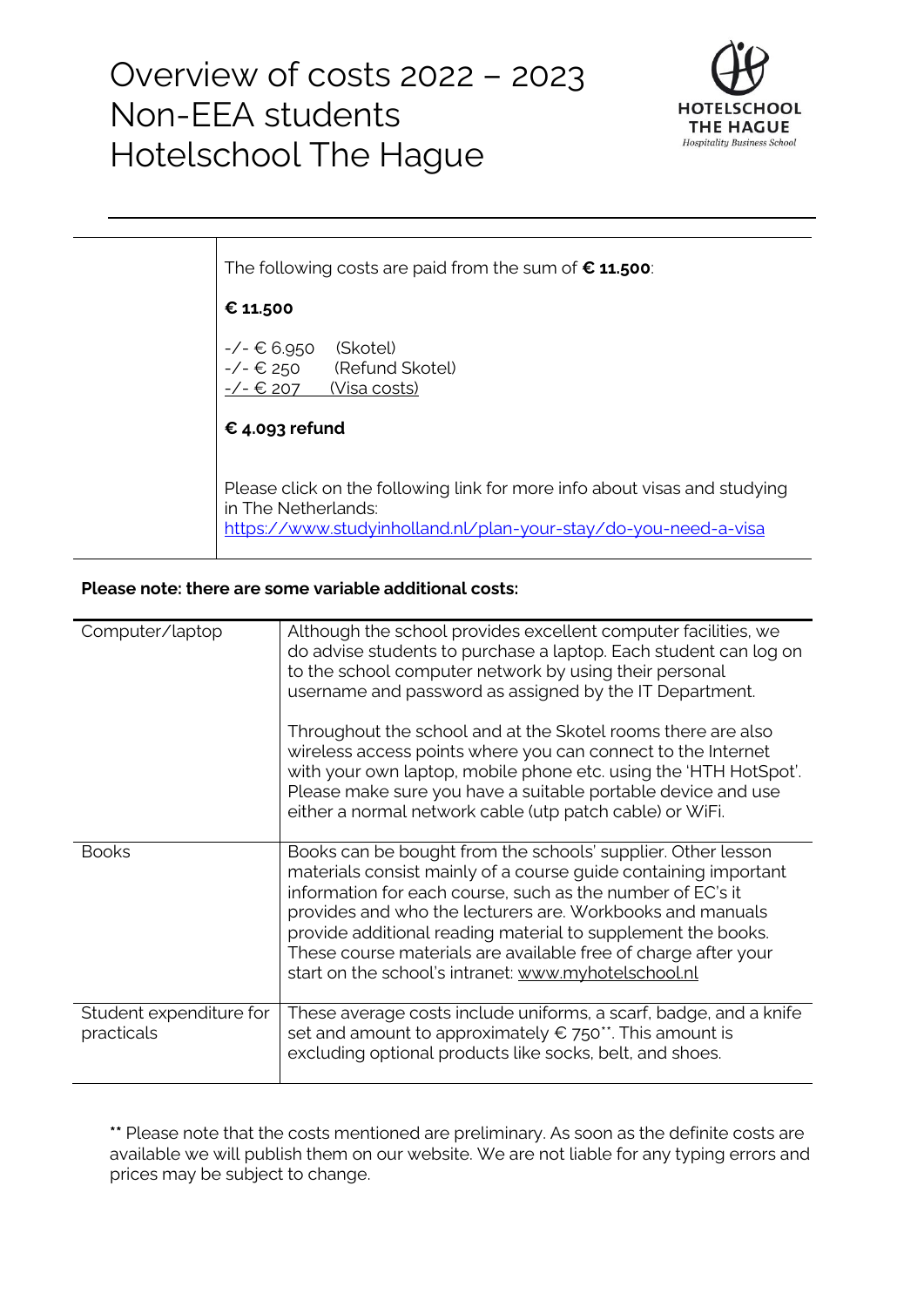

### **Grants, loans and tuition fees**

More information about grants, loans and tuition fees can be found at the website of DUO [www.duo.nl](http://www.duo.nl/) or [www.scholarshipportal.eu](http://www.scholarshipportal.eu/)

## **Additional information about your visa application**

After we have received your payment and the completed application forms The Hotelschool The Hague will start the visa procedure and shall send your visa application to the Immigration and Naturalisation Service (IND). (Only a recognised educational institution can submit the application for a residence permit for study)

## **1. Provisional residence permit**

To travel to the Netherlands, you may need a special visa: a provisional residence permit (mvv). The mvv is a sticker that the Dutch representation (Embassy or Consulate) places in the passport. In some cases you do not need an MVV.

# **2. Receipt and check application**

The Hotelschool The Hague will get a confirmation letter once the IND has received your visa application. The confirmation letter states the date the IND has received the application. It also states the period within which the IND will make their decision. The IND will then check to see if your application is complete.

## **3. Decision**

The IND checks whether you and your educational institution meet all requirements for the residence permit. The IND has to make a decision within a [period](https://ind.nl/en/Pages/decision-periods.aspx) of 90 days.

## • Negative decision

If you or your educational institution do not meet the conditions, you will not get a mvv (if applicable) and a residence permit. This decision is given in the form of a letter: the formal decision. The IND sends the decision to your educational institution. You or your educational institution can [register an objection a](https://ind.nl/en/Pages/objection-and-appeal.aspx)gainst this decision.

## • Positive decision

If you and your educational institution meet all the conditions, you will get a mvv (if applicable) and a residence permit. Your educational institution will receive a letter about this decision. The IND also informs the Dutch representation.

# **4. Collect MVV (if applicable)**

In case you need a provisional residence permit, you collect the mvv from the Dutch representation that your educational institution has filled in on the application form.

You have 3 months to collect the mvv. Please make an appointment for this with the representation. Your passport must be valid for at least 6 months on the day you get the mvv. You have to provide your [biometric information](https://ind.nl/en/Pages/biometric-information.aspx) upon collecting the mvv.

# **5. Travel to the Netherlands**

• With MVV; Once you have collected your mvv, you can travel to the Netherlands. The mvv is valid for 90 days. The validity is shown on the mvv sticker. The mvv sticker shows 2 dates: effective date (as of this date the mvv is valid) and end date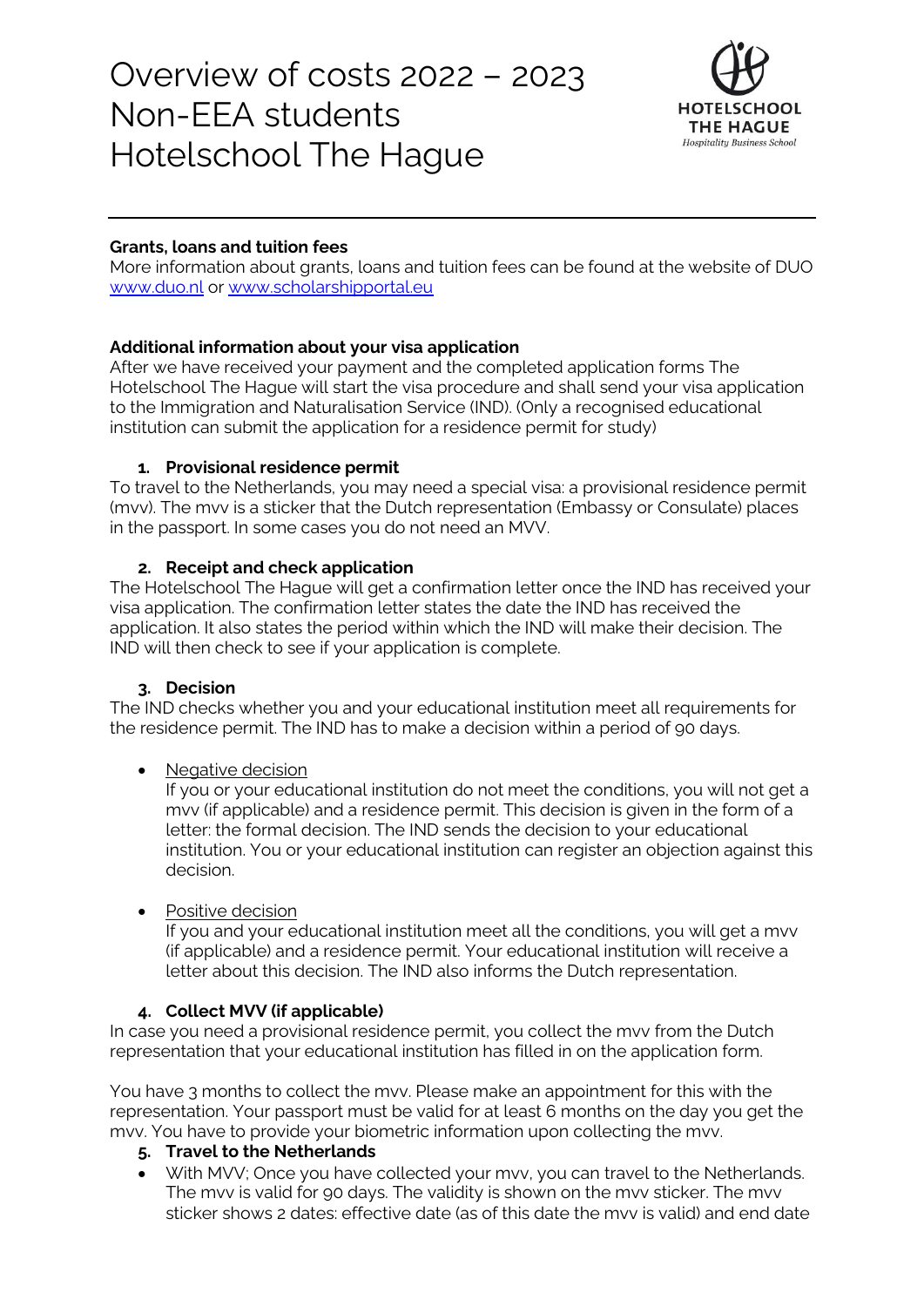

(as of this date the mvv is no longer valid). The mvv allows you to travel within the [Schengen Area](https://ind.nl/en/Pages/schengen-area.aspx)

• Without MVV; In case you do not need a provisional visa, you can travel to the Netherlands and apply for a residence permit directly. Upon arrival in the Netherlands, you have to go to an IND desk to provide the biometric information.

#### **6. Collect your residence permit**

The IND aims to have the residence permit ready within 2 weeks after the positive decision. The IND will send The Hotelschool The Hague a letter indicating when you can collect the residence permit.

#### **7. Tuberculosis test (TB test) – if applicable**

You have indicated your intent to undergo a tuberculosis test (TB test) when you applied. You have to make an appointment for this with the Area Health Authority (GGD). You do this within 3 months after having received your residence permit. Please take th[e 'TB test](https://ind.nl/en/Documents/7604.pdf)  [referral form'](https://ind.nl/en/Documents/7604.pdf) with you to the appointment. In some cases you are exempt from taking a TB test.

#### **Your start in The Hague or Amsterdam**

During the first week at the beginning of the academic year you will be kept well informed by Visa Affairs about the collection of your residence permit, registration at the municipality and all other important matters that have to be arranged in order to make the residence complete. Visa Affairs will inform you about when you can visit the Immigration- and Naturalisation office (IND) to collect your actual residence permit. During this appointment you will receive the **study permit for 4 years**. With this permit you can register with the municipality. An appointment for the registration at the municipality will be arranged by the Admissions office. More information about this special arrangement with the municipality will follow.

#### **Study credits**

You will get a residence permit that is valid for the duration of your education. You keep this residence permit if you obtain at least 50% of the required credits for each academic year. If your study progress is insufficient, your educational institution is obliged to report this to the IND. You may lose your residence permit.

#### **Contact details Hotelschool The Hague**

Visa Affairs Brusselselaan 2 2587 AH The Hague The Netherlands [visaaffairs@hotelschool.nl](mailto:visaaffairs@hotelschool.nl)

**Please note that Visa Affairs is based at the campus in The Hague**.